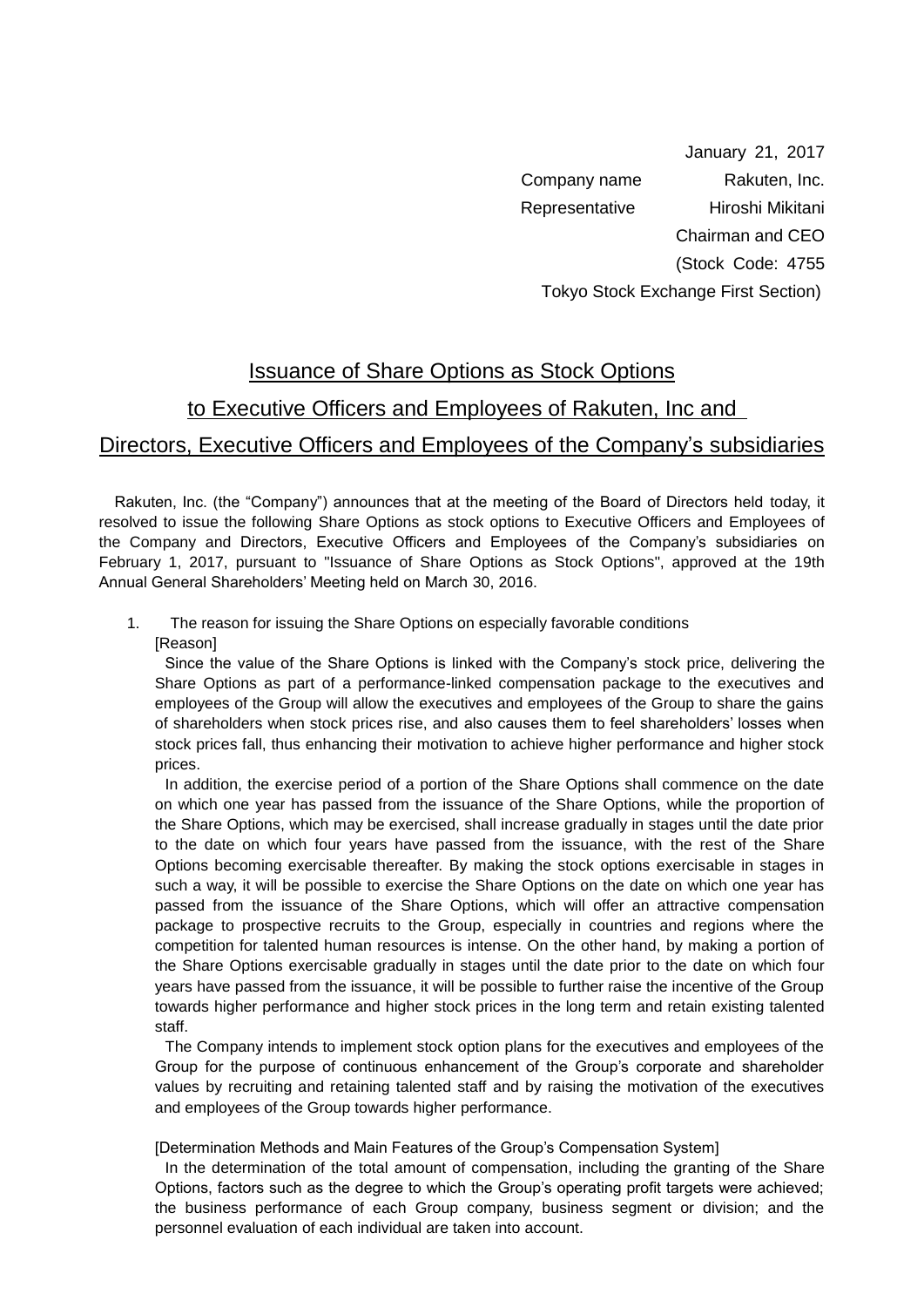In addition, the Group has designed its compensation system so that, as a general rule, the higher the rank of and the larger the role played by an individual, the larger the bonus linked to the performance of each Group company, business segment or division, and to the performance of the individual, and the larger the proportion of the stock options linked to stock prices. Nevertheless, a major feature of the Group's compensation system is that it delivers Share Options to a wide range of personnel starting with second-year employees with relatively small ranks and roles up to the Directors. This reflects the Group's belief that by making the majority of its executives and employees potential shareholders, it will further raise the awareness of each executive and employee towards enhancing corporate and shareholder values, as well reinforce the sense of unity among the Group members, which is thought to be an indispensable element in expanding and fostering the "Rakuten Eco-System" both in Japan and abroad..

- 2. Outline of the issuance of the Share Options
- (1) Total number of units and persons to whom Share Options will be allotted

| Executive Officers and Employees of the Company:      | 4.614 in total | 11.103 units in total |
|-------------------------------------------------------|----------------|-----------------------|
| Directors of the Company's subsidiaries:              | 5 in total     | 39 units in total     |
| Executive Officers and Employees of the subsidiaries: | 2.377 in total | 13.522 units in total |

(2) Class and number of shares to be issued upon exercise of Share Options

Common stock of the Company: 2,457,400 shares

However, if the Company splits its common stock (including allotment of its common stock without compensation; hereinafter the same shall apply) or consolidates its common stock, the number of shares to be issued upon exercise of each unit of such Share Options shall be adjusted according to the following formula; provided that such adjustment shall be made only to those remain unexercised or uncanceled at the time of such adjustment and; provided, further, that if any fraction less than one share arises as a result of such adjustment, such fraction shall be discarded.

Number of shares Number of shares after adjustment  $\overline{\phantom{a}}$  before adjustment  $\times$  Ratio of split or consolidation

In addition, if the Company carries out a merger, a company split, share exchange, share transfer, etc. that makes it necessary to adjust the number of shares, the number of shares shall be adjusted within a reasonable range, taking into account the conditions of the merger, company split, share exchange, share transfer, etc.

(3) Total number of Share Options: 24,574 units

One hundred shares shall be issued for each Share Options; provided, however, that in the event of any adjustment in the number of shares stipulated in (2) above, the number of shares to be issued for the Share Options shall be adjusted likewise.

- (4) Cash payment for Share Options No cash payment is required for Share Options.
- (5) Value of the assets to be contributed upon exercise of Share Options The Price for one Share Option shall be one yen.
- (6) Exercise period of Share Options

The exercise period shall be from the date on which one year has passed from the issuance of the Share Options (hereinafter "date of issuance") to the date on which ten years have passed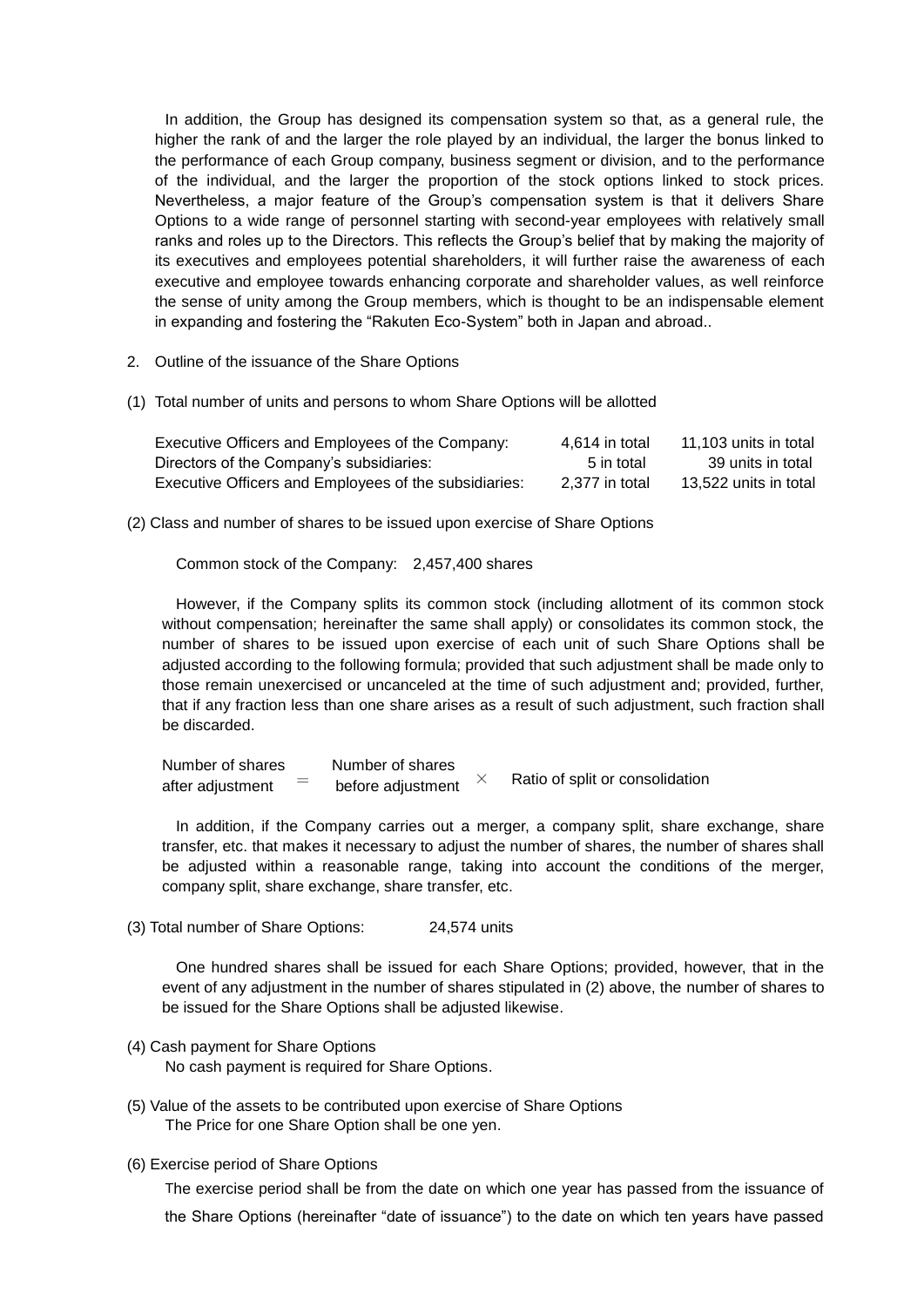from the date of issuance. If the final day of the exercise period falls on a holiday of the

Company, the final day shall be the working day immediately preceding the final day.

- (7) Conditions etc. for exercise of Share Options
	- (i) Those who received the allotment of the issue of Share Options (hereinafter "Holders of Share Options") shall remain Directors, Executive Officers, Company Auditors or employees of the Company, or its subsidiaries or affiliates at the time of exercising such rights; provided, however, that exceptional treatment may be allowed in this regard by the Board of Directors in consideration of circumstances.
	- (ii) Share Options shall not be inherited; provided, however, that exceptional treatment may be allowed in this regard by the Board of Directors in consideration of circumstances.
	- (iii) Share Options shall not be offered for pledge or disposed of in any other way.
	- (iv) Share Options may be exercised by the Holder of Share Options, in whole or in part, according to the following categories.
		- i) The entire allotment of Share Options shall not be exercised prior to the date on which one year has passed from the date of issuance.
		- ii) 15% of the allotment of Share Options may be exercised from the date on which one year has passed from the date of issuance to the date prior to the date on which two years have passed from the date of issuance (if a fraction less than one unit arises in the number of exercisable Share Options, such fraction shall be discarded).
		- iii) 35% of the allotment of Share Options (if a portion of the allotment of Share Options had been exercised prior to the date on which two years have passed from the date of issuance, the total amount exercisable including the previously exercised portion shall be 35%) may be exercised from the date on which two years have passed from the date of issuance to the date prior to the date on which three years have passed from the date of issuance (if a fraction less than one unit arises in the number of exercisable Share Options, such fraction shall be discarded).
		- iv) 65% of the allotment of Share Options (if a portion of the allotment of Share Options had been exercised prior to the date on which three years have passed from the date of issuance, the total amount exercisable including the previously exercised portion shall be 65%) may be exercised from the date on which three years have passed from the date of issuance to the date prior to the date on which four years have passed from the date of issuance (if a fraction less than one unit arises in the number of exercisable Share Options, such fraction shall be discarded).
		- v) The entire allotment of Share Options may be exercised from the date on which four years have passed from the date of issuance to the date on which ten years have passed from the date of issuance.
		- vi) The Holders of Share Options have duties to pay all taxes (including but not limited to income tax, social security contributions, pensions, and employment insurance premium) specified by laws and regulations in relation to stock options and shares. In the case where the Company and its subsidiaries and affiliates is obliged to levy income tax, etc., the relevant company obliged to levy income tax, etc. shall be able to levy tax from such Holders of Share Options by the methods listed below.
			- i) Receipt by cash
			- ii) Appropriation of shares owned by the Holders of Share Options
			- iii) Deduction from salaries, bonuses, etc. of the Holders of Share Options
			- iv) Other methods specified by the Company
- (8) Matters concerning increase in capital stock and capital reserve by issuing of shares upon exercise of Share Options
	- (i) Amount of increase in capital stock by issuing shares upon exercise of Share Options shall be half of the upper limit of capital increase as calculated pursuant to the provisions of Article 17, Paragraph 1 of the Ordinance on Accounting of Companies, where any resultant fraction less than one yen shall be rounded up.
	- (ii) Amount of increase in capital reserve by issuing shares upon exercise of Share Options shall be the upper limit of capital stock increase as described in (i) above less the amount of increase in capital stock set out therein.
- (9) Reasons and conditions for the acquisition of Share Options
	- (i) In case that the proposal of any merger agreement under which the Company is dissolved, or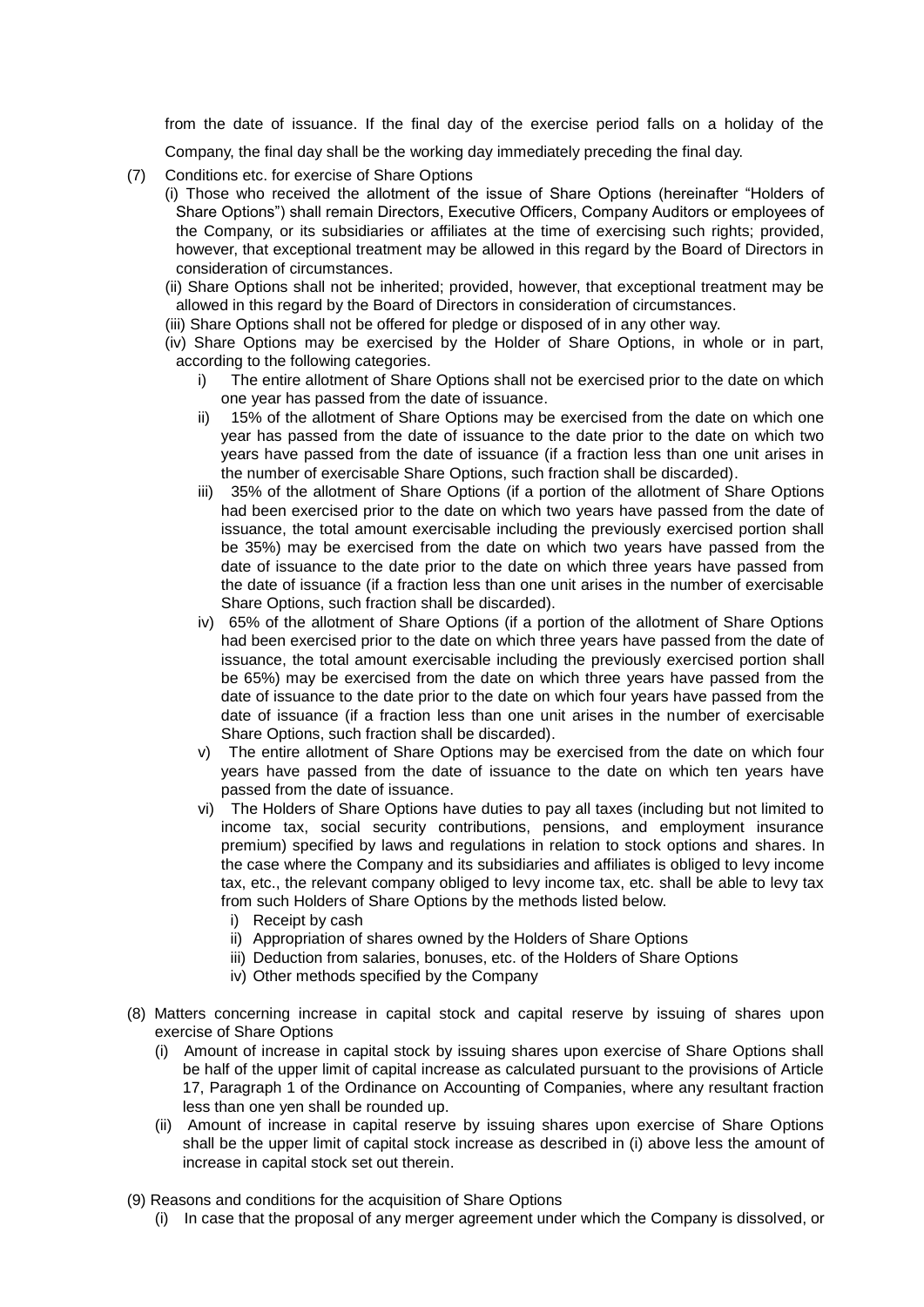any absorption-type company split (kyushu-bunkatsu) agreement or incorporation-type company split (shinsetsu-bunkatsu) plan in which the Company will be a splitting company, or any share exchange agreement or share transfer plan in which the Company will be a wholly owned subsidiary of another company is approved at a General Shareholders' Meeting of the Company, the Company may acquire Share Options at the date specifically determined by the Board of Directors of the Company without any compensation therefor.

- (ii) In case that Holders of Share Options ceases to accommodate the conditions of (7) (i) above before exercising Share Options, the Company may acquire such Share Options at the date specifically determined by the Board of Directors of the Company without any compensation therefor.
- (10) Restriction on the acquisition of Share Options by transfer

Any acquisition of Share Options by transfer shall require an approval of the Board of Directors of the Company by its resolution.

- (11) Treatment of Share Options in case of organizational restructuring of the Company
	- In the event the Company merges (limited to cases where the Company becomes a dissolving company), performs an absorption-type company split or an incorporation-type company split, or conducts a share exchange or a share transfer (hereinafter collectively "Organizational Restructuring"), Share Options of a corporation described in Article 236, Paragraph 1, Items 8.1 through 8.5 of the Companies Act (hereinafter "Restructured Company") shall be delivered under the following conditions to Holders of Share Options remaining unexercised (hereinafter "Remaining Share Options") at the time when Organizational Restructuring takes effect. In this case, the Remaining Share Options will lapse and the Restructured Company will issue new Share Options. However, the foregoing shall apply only to cases in which the delivery of Share Options of the Restructured Company according to the following conditions is stipulated in the merger agreement, the absorption-type company split agreement, the incorporation-type company split plan, the share exchange agreement or the share transfer plan.
	- (i) Number of Share Options of the Restructured Company to be delivered

The Restructured Company shall deliver Share Options, the number of which shall equal the number of Share Options held by the holder of the Remaining Share Options.

- (ii) Class of shares of the Restructured Company to be issued upon the exercise of Share Options Shares of common stock of the Restructured Company
- (iii) Number of shares of the Restructured Company to be issued upon the exercise of Share **Options**

To be decided according to (2) and (3) above after taking into consideration the conditions, etc. of the Organizational Restructuring.

(iv) Value of the assets to be contributed upon the exercise of Share Options

The value of the assets to be contributed upon the exercise of each Share Options shall be decided according to (5) above after taking into consideration the conditions, etc. of the Organizational Restructuring.

(v) Exercise period of Share Options

Starting from the later of either the first date of the exercise period of Share Options as stipulated in (6) above, or the date on which the Organizational Restructuring becomes effective and ending on the expiration date for the exercise of Share Options as stipulated in (6) above.

- (vi) Matters concerning increase in capital stock and capital reserve to be increased by issuing of shares by the Restructured Company upon the exercise of Share Options To be determined in accordance with (8) above.
- (vii) Restriction on acquisition of Share Options by transfer Acquisition of Share Options by transfer shall be subject to the approval of the Board of Directors of the Restructured Company (or by the majority decision of Directors if such company is not a company with Board of Directors).
- (viii) Reasons and conditions for the acquisition of Share Options To be determined in accordance with (9) above.